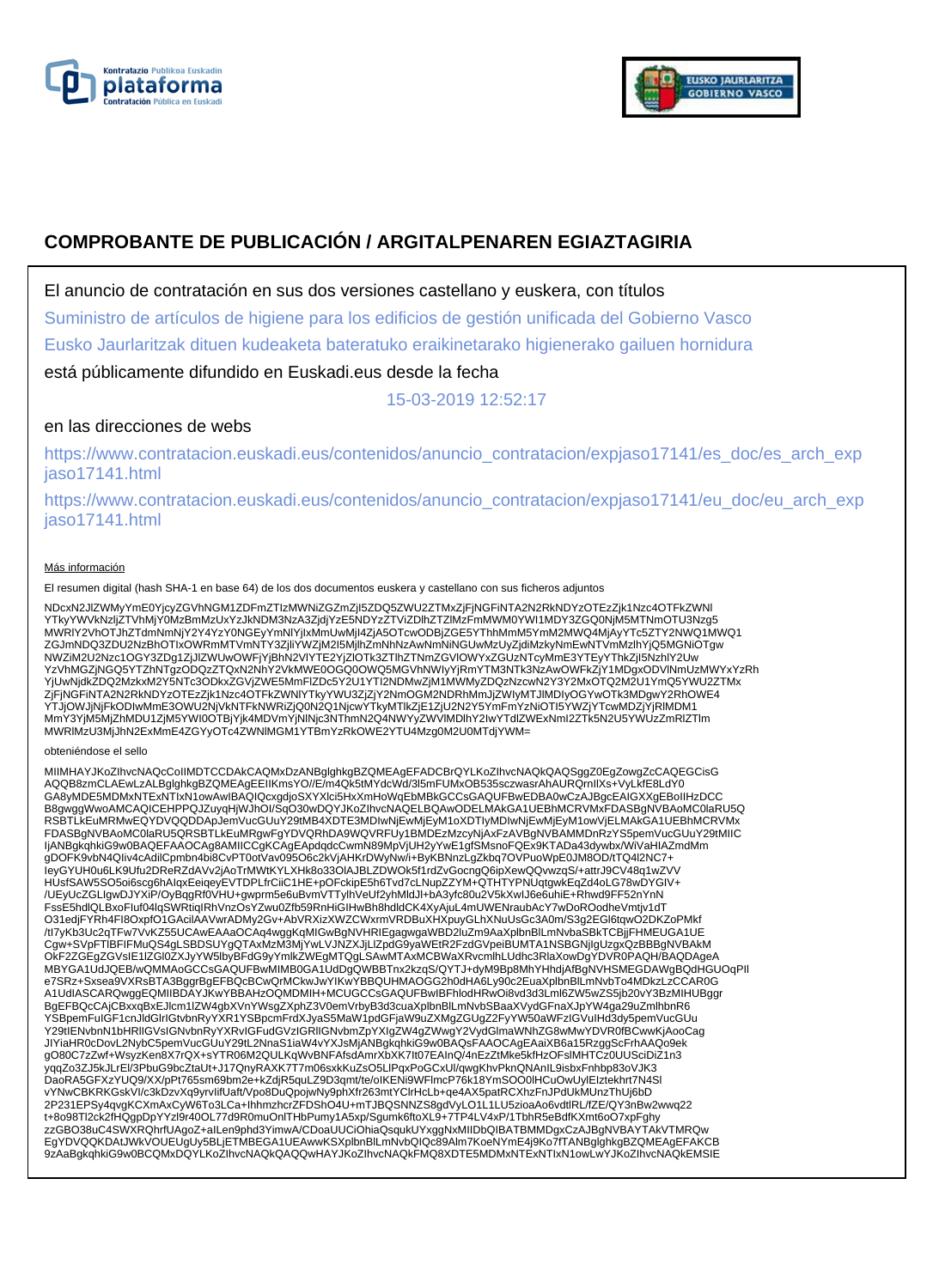



IKfP4KjRcr+v3+L3p96W9LS0d1qtPV0yu8Su7QXllxe2MIGJBgsqhkiG9w0BCRACLzF6MHgwdjB0BCDNdwo7pQBbrD9u8p5/pMe+ 0e9BvISU1baDdGPBFySGTBQMDykOjA4MQswCQYDVQQGEwJFUzEUMBIGA1UECqwLSVpFTIBFIFMuQS4xEzARBqNVBAMMCkl6ZW5w ZS5jb20CEHPPQJZuyqHjWJhOI/SqO30wDQYJKoZIhvcNAQEBBQAEggIARIoqqcKyZV0uNpa51Kt5TpxirsbBLPtaawJmXkNvuxWI xl+uH+D8TTUOhJgEJga6KrXY4qzBC+B0Svvdp6HTNLiZ5xyPg3rEQVwKJDMNo08W32tW7VznKB39tmUb+7wq2gy4l/BShl8Di9BE AGc5O4xOYxBJiDB/hU7oVtEaXHVSFX+b7FXvb4QPvC+NlekaCgM2VFd4Z8oFqcVQ7cHuA/70CyyClyrTfObauBcQ5/DHuGc261mG 4mL5Q4880ltXotRSZOB+mTdsUc/tBmwcvcpMUaOjU4J9T0o/pNOTQYCcfTHSDQaufZUfC83qC2cwqlbpsppdqE2s5868ijuX1N28 /cHCobz6lm1aWU8y6TxlACkQvhOl3XkkPZbK1yJl0/rwTJbGMisxRIzJ/1T3iAPR1ACKklw8rbAsz3YrgTa25rHqsm1lk4t1/kqb<br>q+bvSVXMMkFMRCFLCO+318vCaZ+PsjR5eHkBx2oCXPfcp/lSJyPWxQandk9P1rOoO3xAKIQQCFODKlsM4mjhrkNl8rIJR1doklTt t6Flw+CTFTmL02E2cqMCr60X5BBehyCj6abQO3/PBUp3/YtMEkb5nEUWpqCT+AgaOZFSrE6njZgfjWgG+4KzxDtdTga0jrnJSM+g ivn/Jw9yTmX+y+YXPjgwbvzaWi6wFUjEJ+Gh/Uc=

Kontratuaren iragarkia, gaztelaniaz eta eskaraz, izenburuekin

Suministro de artículos de higiene para los edificios de gestión unificada del Gobierno Vasco Eusko Jaurlaritzak dituen kudeaketa bateratuko eraikinetarako higienerako gailuen hornidura

Euskadi.eus webgunean argitaratzen da data honetatik

2019-03-15 12:52:17

### web hauen helbideetan

https://www.contratacion.euskadi.eus/contenidos/anuncio contratacion/expjaso17141/es doc/es arch exp jaso17141.html

https://www.contratacion.euskadi.eus/contenidos/anuncio\_contratacion/expjaso17141/eu\_doc/eu\_arch\_exp jaso17141.html

#### Informazio gehiago

Bi dokumentuen (euskara eta gaztelania) laburpen digitala (hash SHA-1, 64 oinarriarekin), erantsitako fitxategiekin

NDcxN2JIZWMyYmE0YjcyZGVhNGM1ZDFmZTIzMWNiZGZmZjI5ZDQ5ZWU2ZTMxZjFjNGFiNTA2N2RkNDYzOTEzZjk1Nzc4OTFkZWNI YTkyYWVkNzijŹTVhMjY0MzBmMzUxYzJkNDM3NzA3ZjdjYzE5NDYzZTViZDlhZTZlMzFmMWM0YWI1MDY3ZGQ0NjM5MTNmOTU3Nzq5 MWRIY2VhOTJhZTdmNmNjY2Y4YzY0NGEyYmNIYjixMmUwMjl4ZjA5OTcwODBiZGE5YThhMmM5YmM2MWQ4MjAyYTc5ZTY2NWQ1MWQ1 ZGJmNDQ3ZDU2NzBhOTIxOWRmMTVmNTY3ZjilYWZjM2I5MjlhZmNhNzAwNmNiNGUwMzUyZjdiMzkyNmEwNTVmMzlhYjQ5MGNiOTgw NWZiM2U2Nzc1OGY3ZDg1ZjJlZWUwOWFjYjBhN2VIYTE2YjZIOTk3ZTlhZTNmZGVIOWYxZGUzNTcyMmE3YTEyYThkZjl5NzhIY2Uw YzVhMGZjNGQ5YTZhNTgzODQzZTQxN2NnY2VkMWE0OGQ0OWQ5MGVhNWlyYjRmYTM3NTk3NzAwOWFkZjY1MDgxODVlNmUzMWYxYzRh YjUwNjdkZDQ2MzkxM2Y5NTc3ODkxZGVjZWE5MmFlZDc5Y2U1YTl2NDMwZjM1MWMyZDQzNzcwN2Y3Y2MxOTQ2M2U1YmQ5YWU2ZTMx TJOWIJNIAZZOWANIA TONTOSODKAZU VJENENIHITELIJOST ZO TTTIZNOMNAJMI MNVRIJZWIJANDI JIZOVOTNEM MORALNOVE ZA PRAVA<br>ZJEJNOG INTAZNIZRKNO Y ZOTEZZJKI NIZGAOTFRZWNIYTKY YWU3ZJZJY 2NmOGM2NDRhMmJJZWIJAMTJIMDIJOGY WOTK3MDgwY2RhOWE4<br>

denboran digitalki zigilatu zuena

zigilua lortzen

MIIMHAYJKoZIhvcNAQcCoIIMDTCCDAkCAQMxDzANBglghkgBZQMEAgEFADCBrQYLKoZIhvcNAQkQAQSggZ0EgZowgZcCAQEGCisG AQQB8zmCLAEwLzALBglghkgBZQMEAgEEIIKmsYO//E/m4Qk5tMYdcWd/3I5mFUMxOB535sczwasrAhAURQrnllXs+VyLKfE8LdY0 GA8yMDE5MDMxNTExNTIxN1owAwIBAQIQcxgdjoSXYXIci5HxXmHoWqEbMBkGCCsGAQUFBwEDBA0wCzAJBgcEAIGXXgEBoIIHzDCC B8gwggWwoAMCAQICEHPPQJZuyqHjWJhOI/SqO30wDQYJKoZIhvcNAQELBQAwODELMAkGA1UEBhMCRVMxFDASBgNVBAoMC0laRU5Q RSBTLkEuMRMwEQYDVQQDDApJemVucGUuY29tMB4XDTE3MDIwNjEwMjEyM1oXDTIyMDIwNjEwMjEyM1owVjELMAkGA1UEBhMCRVMx FDASBgNVBAoMC0laRU5QRSBTLkEuMRgwFgYDVQRhDA9WQVRFUy1BMDEzMzcyNjAxFzAVBgNVBAMMDnRzYS5pemVucGUuY29tMIIC<br>IjANBgkqhkiG9w0BAQEFAAOCAg8AMIICCgKCAgEApdqdcCwmN89MpVjUH2yYwE1gfSMsnoFQEx9KTADa43dywbx/WiVaHIAZmdMm HUsfSAW5SO5oi6scg6hAlqxEeiqeyEVTDPLfrCiiC1HE+pOFckipE5h6Tvd7cLNupZZYM+QTHTYPNUqtgwkEqZd4oLG78wDYGIV+ /UEyUcZGLIgwDJYXiP/OyBqgRf0VHU+gwprm5e6uBvmVTTylhVeUf2yhMldJl+bA3yfc80u2V5kXwlJ6e6uniE+Rhwd9FF52nYnN FssE5hdlQLBxoFluf04lqSWRtiqIRhVnzOsYZwu0Zfb59RnHiGIHwBh8hdldCK4XyAjuL4mUWENraubAcY7wDoROodheVmtjv1dT O31edjFYRh4Fl8OxpfO1GAcilAAVwrADMy2Gv+AbVRXizXWZCWxrmVRDBuXHXpuyGLhXNuUsGc3A0m/S3g2EGl6tqwO2DKZoPMkf /tl7yKb3Uc2qTFw7VvKZ55UCAwEAAaOCAq4wggKqMlGwBgNVHRIEgagwgaWBD2IuZm9AaXplbnBlLmNvbaSBkTCBjjFHMEUGA1UE<br>Cgw+SVpFTIBFIFMuQS4gLSBDSUYgQTAxMzM3MjYwLVJNZXJjLlZpdG9yaWEtR2FzdGVpeiBUMTA1NSBGNjlgUzgxQzBBBgNVBAkM OKF2ZGEgZGVsIE1IZGI0ZXJyYW5lbyBFdG9yYmlkZWEgMTQgLSAwMTAxMCBWaXRvcmlhLUdhc3RlaXowDgYDVR0PAQH/BAQDAgeA